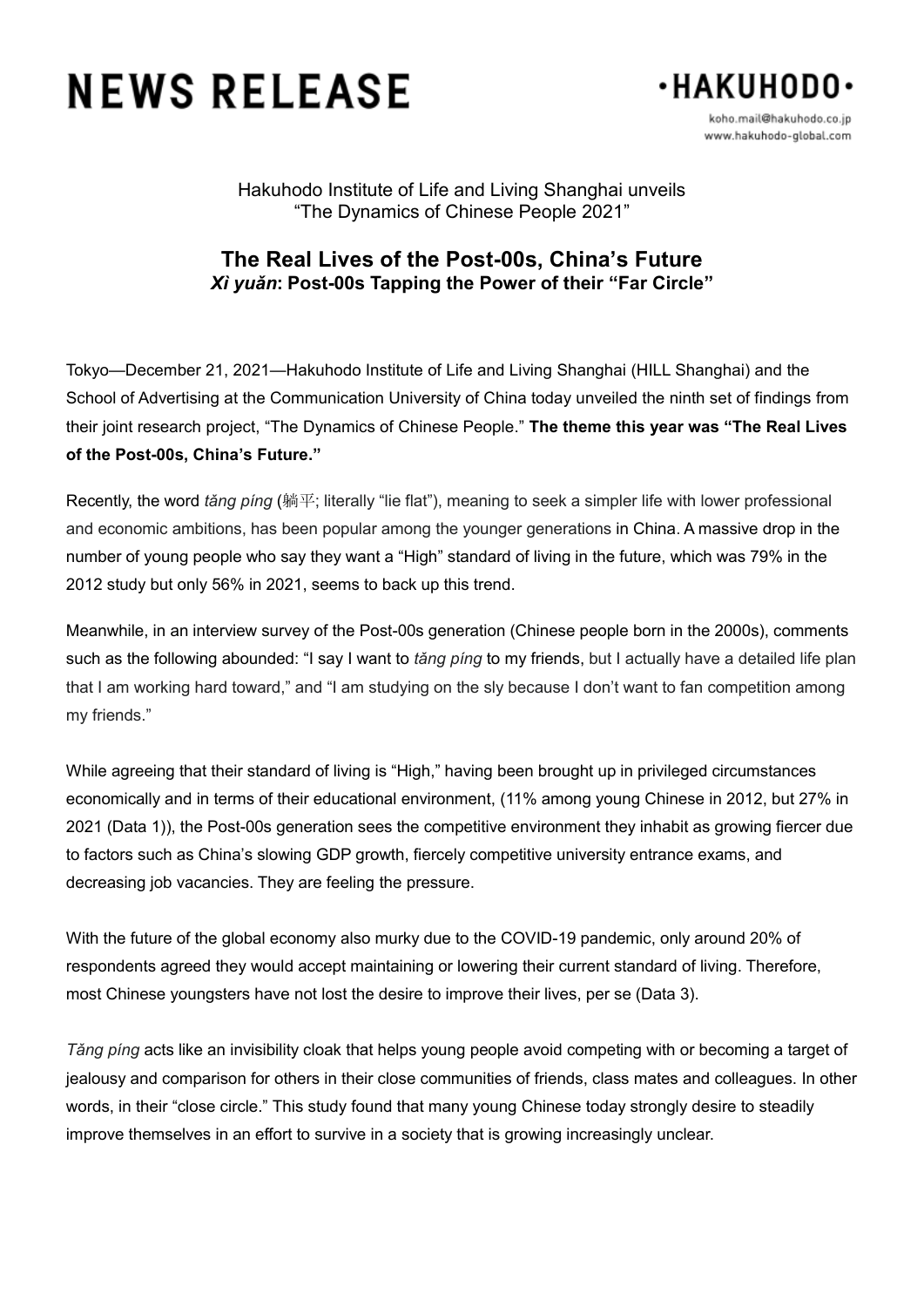# *Xì yuǎn* **(**系遠**): Post-00s Tapping the Power of their "Far Circle"**

Analysis of findings from the 2012 and 2021 studies has revealed the existence of **young Chinese who cleverly leverage the power of distant third parties (their "far circle")**. **They want to steadily increase their skills and get ahead by using social media and the like to tap into knowledge and skills of people in their far circle that they can interact with without restraint**, unlike those in their close circle, who they share ties of obligation with.



HILL Shanghai and the School of Advertising at the Communication University of China have dubbed this desire *Xì yuǎn***: Post-00s Tapping the Power of their "Far Circle."**

#### Key characteristics of *Xì yuǎn*

- (1) Asking questions of people that seem to have specialist knowledge that they have only ever conversed with on social media to get accurate information
- (2) Connecting online with unknown third parties with similar goals and engaging in friendly rivalries with them to acquire skills and abilities
- (3) Sounding off to people they connect with through shared interests or are in occasional contact with about the true feelings they cannot share with those in their close circle

At the unveiling of the findings of "The Dynamics of Chinese People 2021" held today, details of the behavioral characteristics of young people who have this *Xì yuǎn* desire were introduced, as well as key marketing perspectives and hints for companies that market to them.

Media contacts: Corporate Public Relations Division koho.mail@hakuhodo.co.jp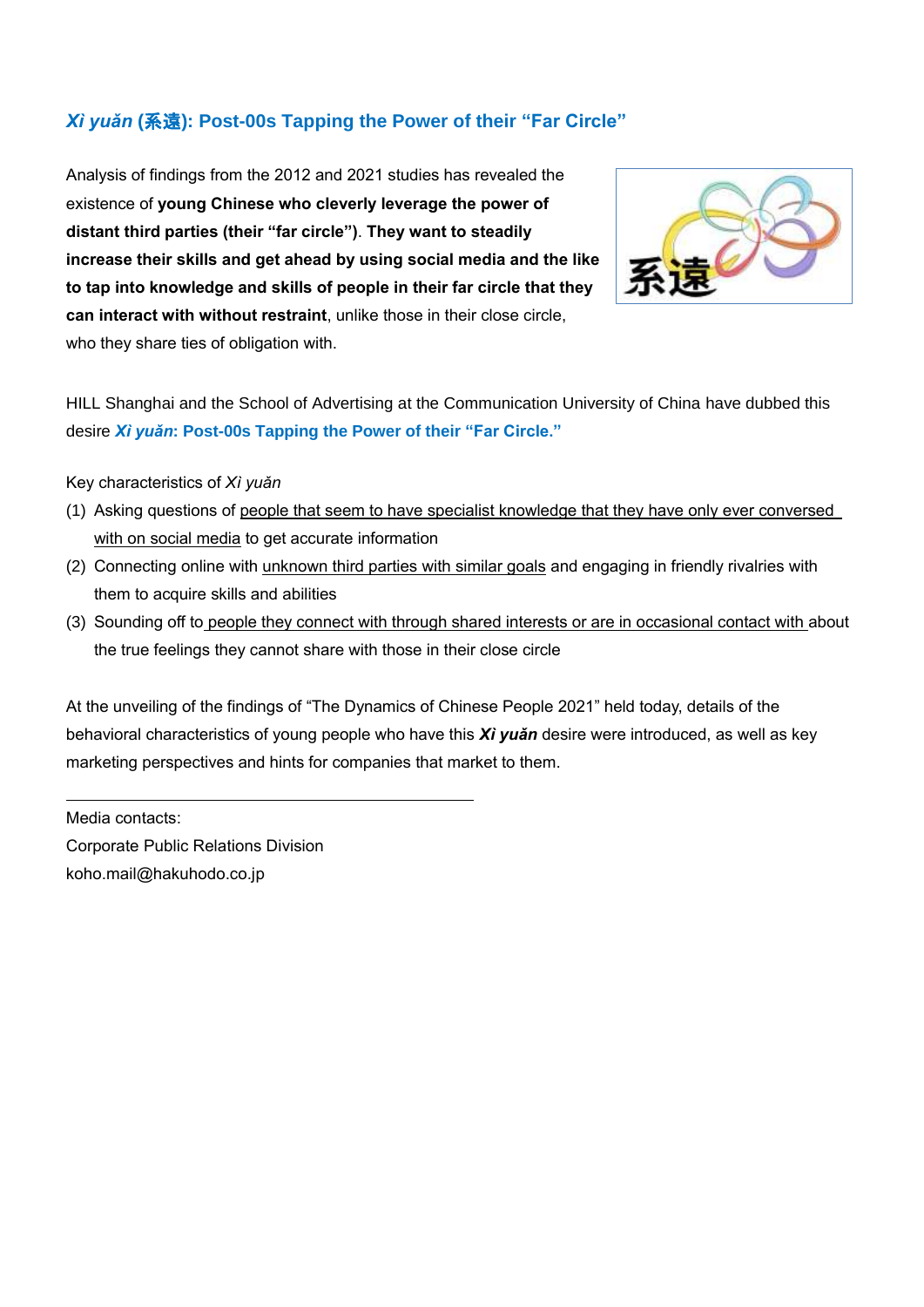## **Data**

# **Data 1: The number of young Chinese who see their standard of living as "High" jumped nearly 250% in approximately 10 years**

Comparison of findings from Hakuhodo Institute of Life and Living Shanghai (HILL Shanghai) surveys targeting young people aged 18–21 conducted in 2012 and 2021. The surveys asked respondents to rank their standard of living on a nine-point scale from Upper high to Lower low. While 11% said they were in the "High" category (Upper high, Mid high, Lower high) in 2012, this soared by nearly 250% to 27% in 2021.



\* Decimals rounded to the nearest whole number

Source: Survey of Youth Values 2012, 2021, Hakuhodo Institute of Life and Living Shanghai

## **Data 2: Young people are no longer aiming for Upper high**

When asked about their desired future standard of living, in 2012, 79% responded "High," with as many as 37% responding Upper high. However, in the same survey in 2021, both scores had dropped, with 56% saying they desired a "High" standard of living, and just 22% responding Upper high. Comparing this with the scores from nearly 10 years ago, it is possible to interpret it as meaning that a Middle standard of living is sufficiently comfortable that young Chinese no longer feel the need to be in the "High" category. Either way, it is clear that the desire to live a high standard of living compared to others has weakened.



\* Decimals rounded to the nearest whole number

Source: Survey of Youth Values 2012, 2021, Hakuhodo Institute of Life and Living Shanghai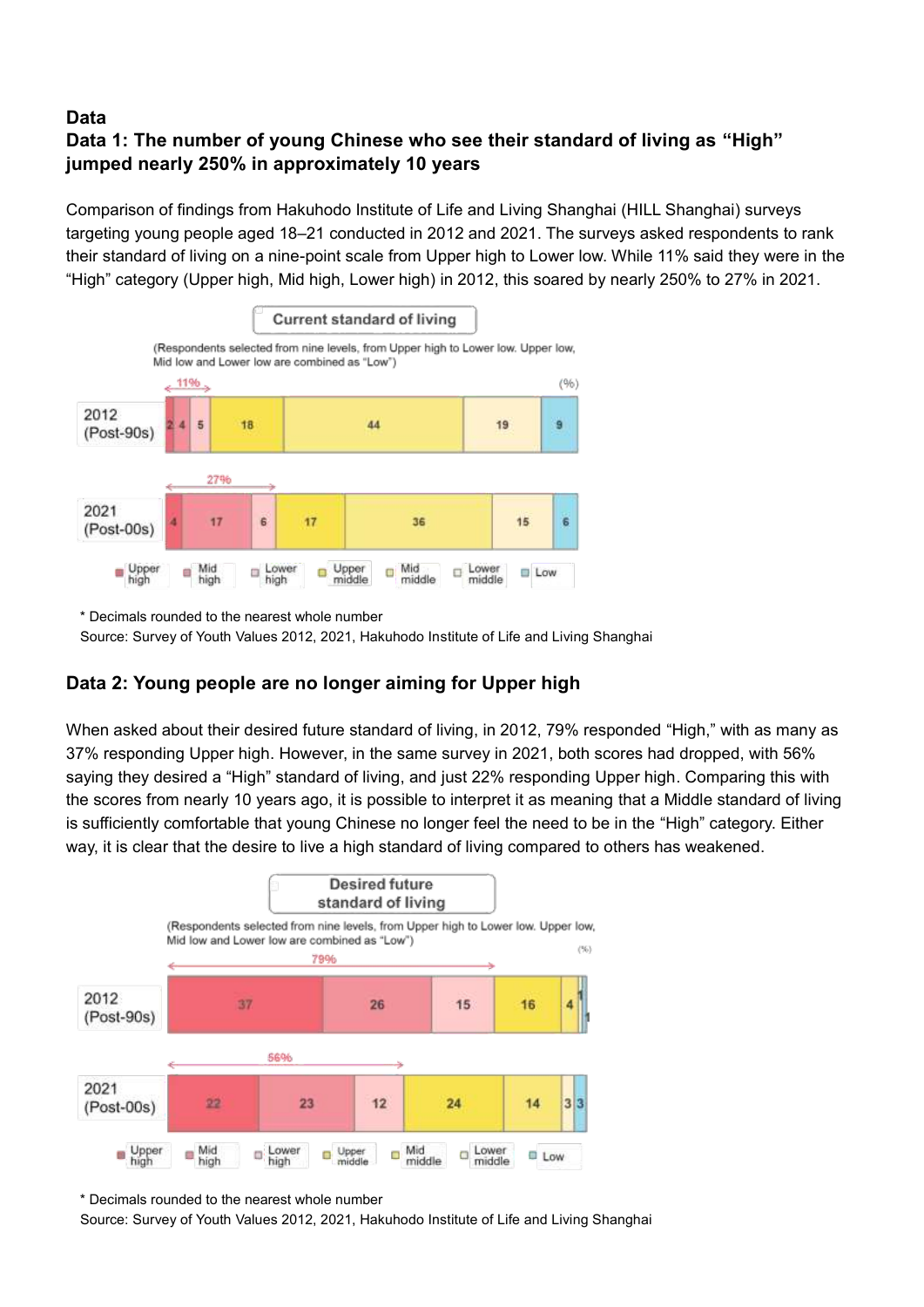## **Data 3: Young Chinese have not lost the desire to improve themselves**

But young Chinese have not necessarily lost the desire to better themselves. A comparative analysis of their current and desired future standards of living showed that only around 20% of young Chinese would accept a future standard of living the same or lower than their current standard of living.



\* Decimals rounded to the nearest whole number Source: Survey of Youth Values 2021, Hakuhodo Institute of Life and Living Shanghai

### **Other data**

## ◆ **70% of Post-00s feel that competition with their classmates, colleagues and others around them is getting fiercer by the day**

For young Chinese today, slowing economic growth and the pandemic mean that getting the job of their choice is becoming more difficult even for university graduates. Some 70% of **Post-00s** feel that competition with others around them is getting fiercer.



Source: Survey of Youth Values 2021, Hakuhodo Institute of Life and Living Shanghai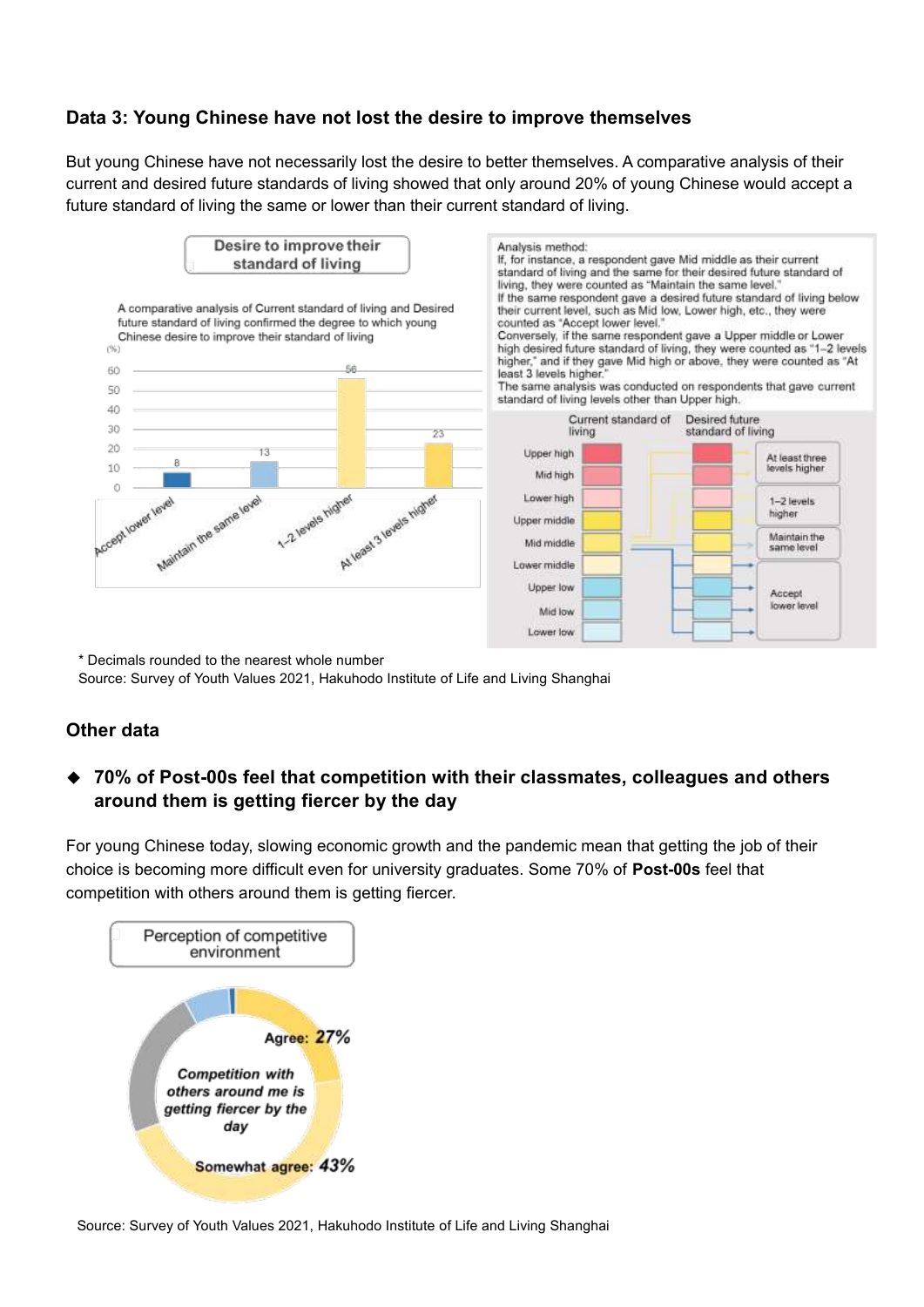# ◆ The requirements of a successful person are not charisma and style but skills and **knowledge**

In 2012, when the then young **Post-90s** generation were asked what the requirements of a successful person were, the top responses were Leadership, Skills, Status, Talent and Charisma. The result gives the impression that people with talents, charisma and skills and social standing were "successful."

However, in 2021, even more young Chinese of the **Post-00s** generation mentioned Skills, and the score for Knowledge also jumped significantly. Moreover, more nominated items related to mental strength, such as Perseverance and Judgment, as requirements of a successful person. From the decline in scores for Charisma and Style, it appears, skills and knowledge to get through this age of uncertainty are being prioritized over conspicuous personality.



\* Decimals rounded to the nearest whole number Source: Survey of Youth Values 2012, 2021, Hakuhodo Institute of Life and Living Shanghai

# **Post-00s university students prioritize and tap their far circle**

In a survey of university students across China conducted with the cooperation of the School of Advertising at the Communication University of China, most students responded that they are not reluctant to consult with strangers and ask them questions, and that the opinions of distant third parties hold greater veracity. In addition, over 80% reported they had asked for help with an interest or their studies from an unfamiliar distant party.



Source: Survey of University Students, Hakuhodo Institute of Life and Living Shanghai, School of Advertising at the Communication University of China